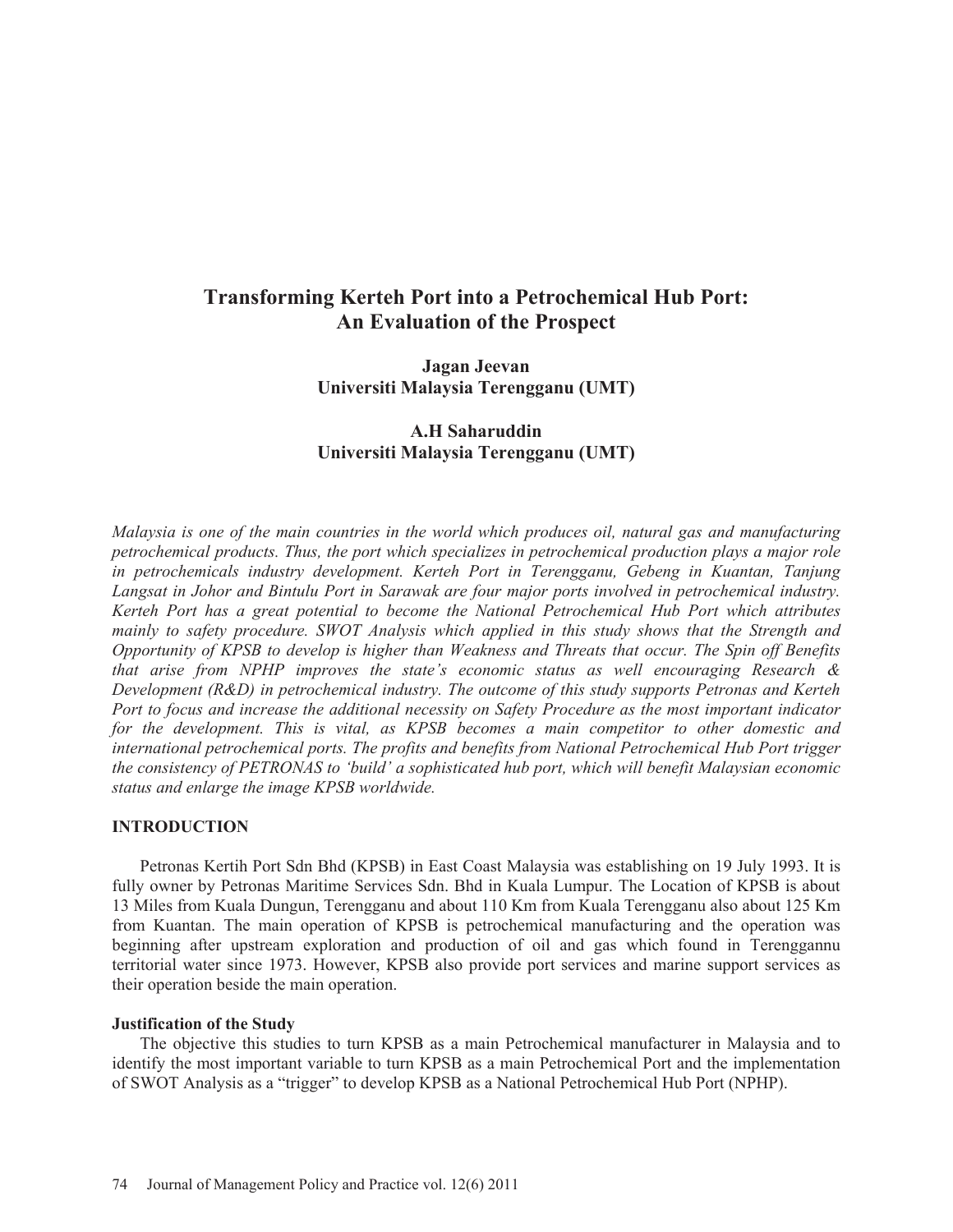#### **DEFINITION OF A HUB**

Hub is a focal or centre point of a great importance or activities (Abdullah Bashiron, 1999) and it is central point or trade where a particular activities or services are concentrating (Macmillan, 1999). Besides that, for a hub is able to provide "everything" to the customers such as fulfilling demand, friendly employees, good level of customer services and maintaining a good business development (Personal Communication: Capt. Samsuddin, 2004)

To be a hub port, many criteria that have to achieve, a part of that is located in strategic geographical location, stabilize, steady economy and management by government (Marc J. Herhman, 1988), high quality of facilities and infrastructure, enough and well trained manpower, have valuable sources for marketing purpose and Systematic safety procedure management (Abdullah Bashiron, 1996) beside that, another criteria is highly advantage In term of service requirement, complete inland transportation infrastructure, cheaper and simple terminal procedure and have to achieve maximum level of facilities utilization (Capt. Abu Samah, 2004).

#### **PETROCHEMICAL INDUSTRY**

In Malaysia, petrochemical industry is well developed when oil was found in Malaysia territorial seabed earlier in 1973, and nowadays, Malaysia has the world's  $27<sup>th</sup>$  largest crude oil reserves,  $12<sup>th</sup>$  natural gas reserves and 3rd largest producer of Liquefied Natural Gas (LNG) (Petrochemical & Polymer Industries Division, MIDA).



**FIGURE 1** 

Figure 1, has shows the types of petrochemical that available in petrochemical industry in Malaysia and the Table 1 has shows the Main Petrochemical Refinery Centre in Malaysia (Petrochemical & Polymer Industries Division, MIDA).

Research, Food and beverages, Rubber, Chemical, Polymer, Transportation, Cosmetics, etc.

**TABLE 1 MALAYSIA MAIN PETROCHEMICAL REFINERY CENTRE** 

| <b>Centre</b>               | <b>Barrels of Oil Per Day (BOPD)</b> |
|-----------------------------|--------------------------------------|
| Terengganu (PETRONAS)       | 103,500                              |
| Malacca (PETRONAS)          | 153,000                              |
| Port Dickson & Miri (SHELL) | 200,000                              |
| Port Dickson (Exxon Mobil)  | 88,000                               |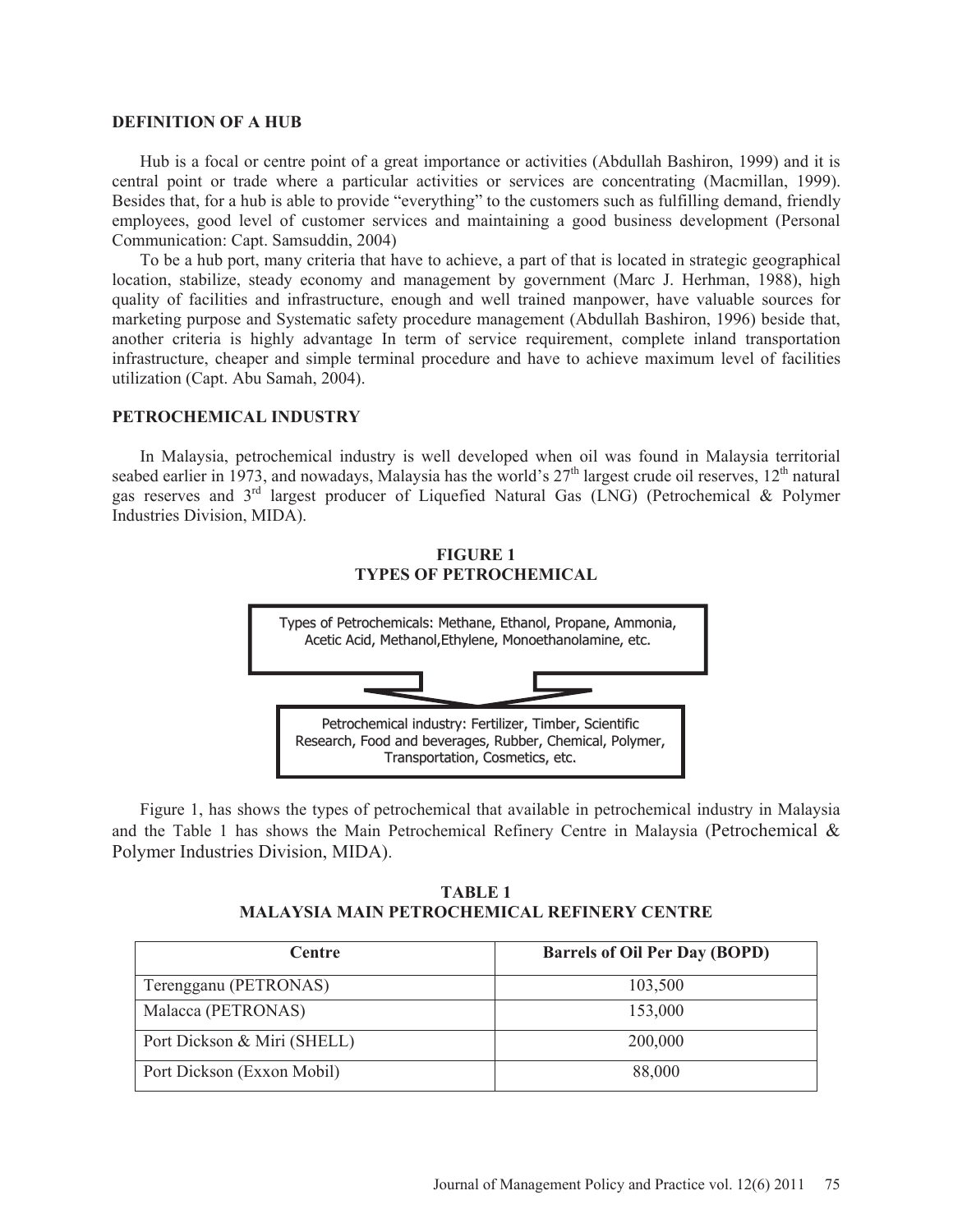Petronas Kerteh Port Sdn Bhd (KPSB) can became National Petrochemical Hub Port (NPHP) with many reasons, it is KPSB has its own capability and potential as number one Malaysia Port based on petrochemicals (Capt. Abu Samah, KPSB Manager), future of KPSB to be a great NPHP is bright and depend on how the Malaysia exploit this treasure (Capt. Samsudin, KPSB Operation Executive), beside that, it is a great gateway in East Coast especially in the petrochemical industry and one of the most important port for the development to other major industry in Malaysia (Aminul Rashid Mohd Ali, Head Of HR, Petronas Maritime Services).

#### **Important Variable for KPSB Development**



## **FIGURE 2 VARIABLE FOR KPSB DEVELOPMENT**

SWOT analysis is an important step in planning and its value is often underestimated despite the simplicity in creation. Through the SWOT analysis, we can analyses to identify the strength of KPSB, Weaknesses that occur in KPSB, Opportunities to develop the KPSB and threats that will hinder the mission of KPSB (Survey & Pilot Studies, Oct.2003 & June 2004). Figure 2, shows the variable that must be given the priority towards NPHP (Pilot Studies, Oct.2003 & June 2004).

#### **RESULT OF SWOT ANALYSIS**

The 75 professional respondents agreed that all the variables in SWOT analysis were reliable and correctly chosen. The reliable and normally distributed variable has fulfilled the objective of this study which is implementing SWOT analysis. Table 2, shows the percentage of the respondent o SWOT analysis in KPSB.

| TABLE 2                         |  |  |
|---------------------------------|--|--|
| <b>SUMMARY OF SWOT ANALYSIS</b> |  |  |

| <b>SWOT Analysis</b> | Total | Percentage $(\% )$ |
|----------------------|-------|--------------------|
| Strength of KPSB     | 521.2 | 51.63%             |
| Weakness of KPSB     | 182.6 | 18 09%             |
| Opportunity of KPSB  | າ ເາິ | 24 99%             |
| Threats of KPSB      | 53 4  | 5 29%              |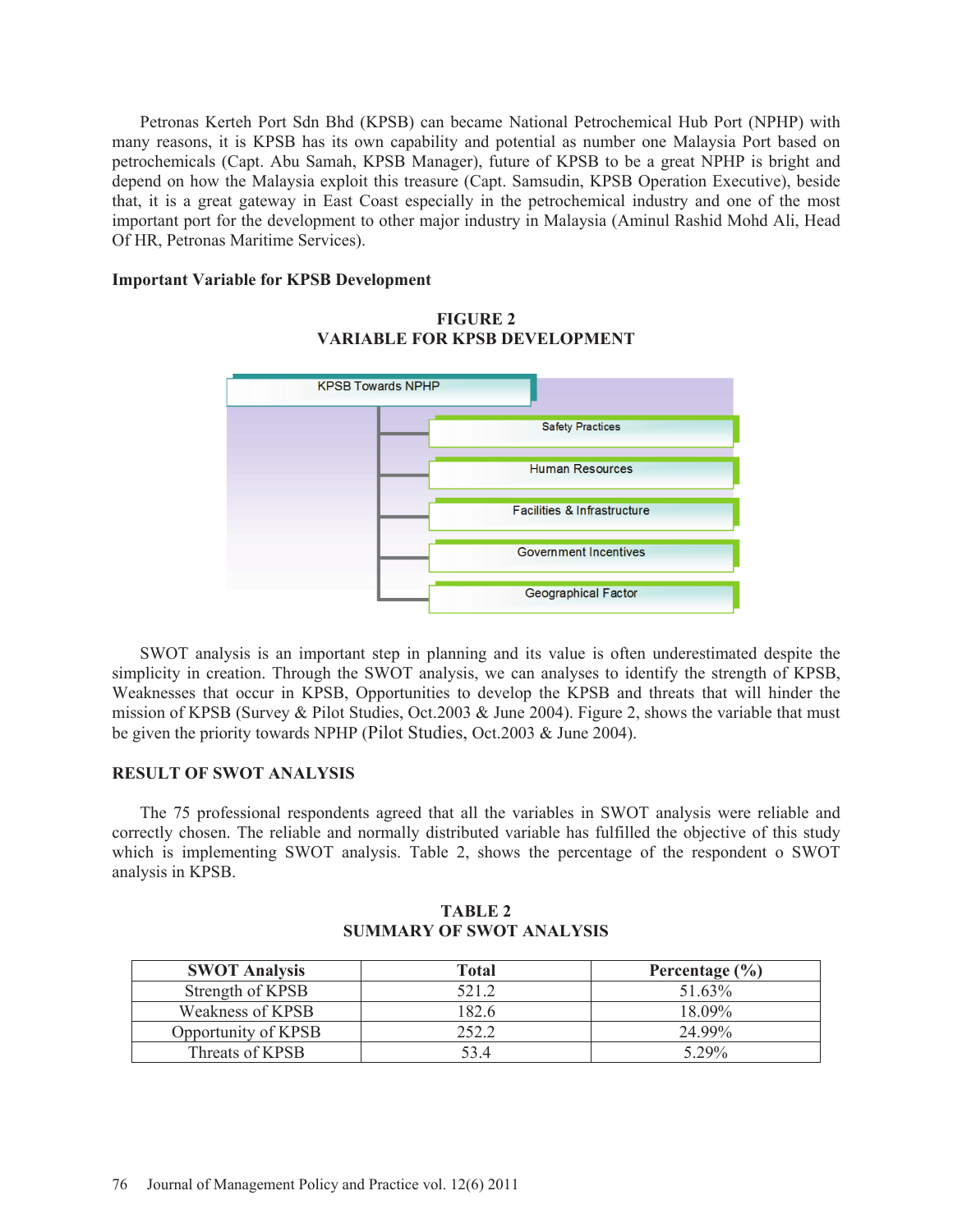Result in Table 2 is very important for KPSB to identify their own Strength, Weakness, Opportunities and Threats. Therefore, there is a prospective for KPSB to become a NPHP because the percentage of respondents who agree that the Strength and Opportunity in KPSB development is higher than the weaknesses and the threats. Here, KPSB is able to overcome all the weakness and threats by implementing their own strength and opportunities to develop in the petrochemical industry (Questionnaire Survey, 2005).

#### **Weaknesses & Recommendations in KPSB**

| <b>Variable</b>    | Weaknesses                                       | Percentage%  |
|--------------------|--------------------------------------------------|--------------|
| Human              | No regular training for staff.                   | 12%          |
| resources          | Lack of master mariner & pilots.                 | 21.3%        |
|                    | High requirement for new staff.                  | 20%          |
|                    | No job specification.                            | 14.7%        |
|                    | Doing last minute job.                           | 5.3%         |
|                    | Depend more on contract workers.                 | 5.3%         |
|                    | Depend on budget for manpower dev.               | 6.7%         |
| Safety             | Less late equipment.                             | 10.7%        |
| Procedure          | Less commitment for continue safety improvement. | 9.3%         |
|                    | Lack awareness to care of safety equipment.      |              |
|                    | Slow & insufficient to overcome mishaps.         | 9.3%         |
|                    |                                                  | 12%          |
| Facilities<br>$\&$ | No repacking services.                           | 8%           |
| Infrastructure     | Lack of ancillary services.                      | 5.3%         |
|                    | Less jetty maintenance.                          | 30.7%        |
|                    | Less IT application.                             | 4%           |
|                    | Delay in documentation clearance.                | 2.7%         |
|                    | Not achieving maximum utilization.               | 5.3%         |
|                    |                                                  |              |
| <b>Variable</b>    | <b>Recommendation of Weakness</b>                | Percentage % |
| Human              | Re-looked the man power sourcing policy.         | 16%          |
| resources          | Provide more budgets on training.                | 6.7%         |
|                    | Introduce the Computer Based Training.           | 12%          |
|                    | Increase staff according knowledge & skill       | 18.7%        |
| Safety             | Provide more sophisticated equipment.            | 9.3%         |
| procedure          | Awareness of law for continues improvement.      | 9.3%         |
|                    | Upgrading security assessment.                   |              |
|                    | Maintain the stipulation present equipment.      | 22.7%        |
|                    |                                                  | 13.3%        |
| Facilities<br>$\&$ | Introducing repacking services.                  | 2.7%         |
| Infrastructure     | Application of EDI, E-Terminal, E-Clearances.    | 10.7%        |
|                    | More ancillary services.                         | 6.7%         |
|                    | Centralize the usage of facilities.              | 12%          |

# **TABLE 3 WEAKNESSES AND RECOMMENDATIONS**

Above shows the percentage of the response given by respondents, about the recommendation to overcome all the weaknesses in Human resources, Safety procedure and Facilities and infrastructure on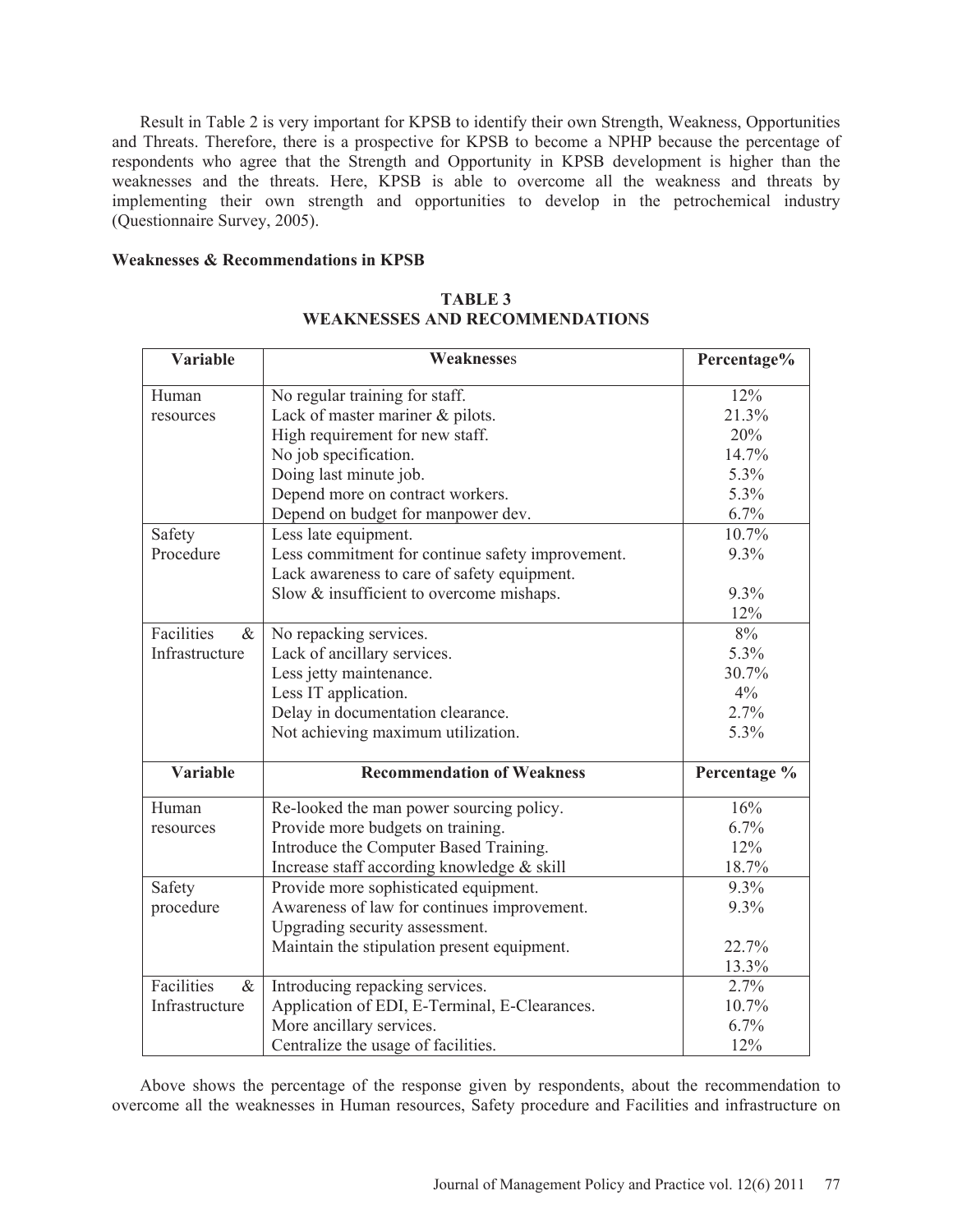KPSB. The Highest recommendation to overcome the weaknesses in Safety procedure was upgrading the present weaknesses and the percentage level was 54.6%. Here, have four recommendation to build the KPSB to be a NPHP as provide more sophisticated equipment, awareness of law for continues improvement, upgrading security assessment and maintain the stipulation present equipment (Questionnaire Survey, 2005).

# **Threats & Recommendations**

| <b>Variable</b> | <b>Threats</b>                                                | Percentage % |
|-----------------|---------------------------------------------------------------|--------------|
| Government      | Delay in documentation clearance.                             | 2.7%         |
| Incentive       | Limited licenses period for foreign vessel.                   | 5.3%         |
|                 | Local training centre need to compete with foreign's training | 6.7%         |
|                 | centre.                                                       |              |
|                 | KPSB highly depend on domestic economy.                       | $12\%$       |
| Geographical    | No rail track from Terengganu to other state.                 | $10.7\%$     |
| Factor          | Geographical surface in middle peninsular are inaccessible.   | 6.7%         |
|                 | No pipeline linkage to Kelantan.                              | 9.3%         |
| <b>Variable</b> | <b>Recommendation for Threats</b>                             | Percentage % |
| Government      | Regular meeting with authority for healthy<br>business        | 16%          |
| Incentive       | environment.                                                  | 36%          |
|                 | On line clearance.                                            | 36%          |
|                 | Special authority for tress passes.                           | $5.3\%$      |
|                 | Close ties between government and port user.                  |              |
|                 | Multiply the consumption of chemicals by $R \& D$ .           | 41.3%        |
|                 | Introducing IT application in operation.                      | 12%          |
|                 | Promote local training centre.                                | 9.3%         |
| Geographical    | Provide rail link to other state for distribution purpose.    | 8%           |
| factor          | Promote inland transportation.                                | 12%          |
|                 | Increase usage of other than road transport.                  | 10.7%        |

## **TABLE 4 THREATS AND RECOMMENDATIONS**

Table 4 shows the percentage of the response given by the respondents and the recommendation for threats to overcome the threats in Government incentive and Geographical factor in KPSB. Percentage for the highest recommendation in Government incentive was multiply the consumption of chemical by research and development R&D and the percentage level was 41.3%. This vital method should be applied in KPSB to build the confidence and good impression among the clients to ensure their investment will give them good revenue with the R & D.

# **Benefits to Be Gained**

Here, KPSB has a certain benefits to be gained as a spin off benefits will be generated and improved the state economic status particularly the job opportunities it also can development of the interrelated industry, small and medium size industry such as food industry, polymer industries, chemical industries agricultural and other industries. Then with this development will be able to increase the number of joint ventures companies from both local and abroad, furthermore, the shipping, forwarding, logistics and other new industries will also be developed. Besides that, the standard and the cost of living local people will be upgraded and infrastructural facilities will be sophisticated and last but not list, Malaysia can also gain a lot from this petrochemical industry and new entrepreneurs will be groomed in this industry.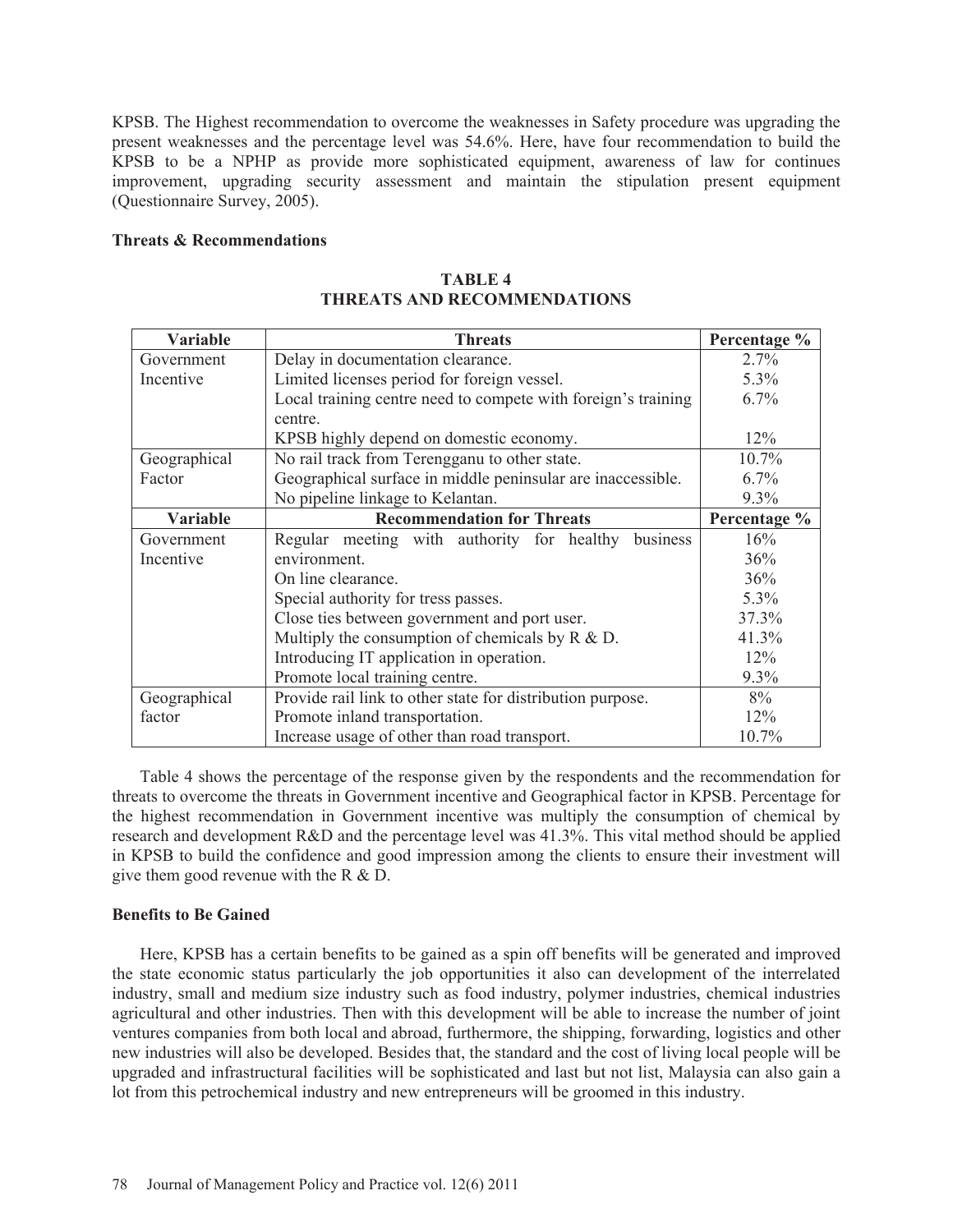#### **CONCLUSION**

So, the conclusion, for strength, KPSB should maintain and increase the quality to ensure the strength in Human resources, safety procedures and in facilities and infrastructure will be the back bone for National Petrochemical Hub port (NPHP). Besides that, for the weaknesses, there is some weakness should apply as soon as possible to increase the market value of KPSB. Then, the opportunities is there are to develop KPSB as NPHP, thus KPSB should grab the opportunities to ensure Government factors and Government Incentives able to turn this fishing village as a sophisticated Petrochemical State and for the threats, there are some threats that will turn of the mission to be NPHP. The identification of threats is important to generate new and futuristic idea to overcome it and increase the capability of KPSB through Government Incentives and Geographical factor. More of that is the turning point of KPSB from a fishing village to a National Petrochemical Hub Port can be determined by professional human resources, facilities, strategic location, reliable safety procedures and government involvement Petrochemical Hub Port and lastly is, to produce this 'product' there should be a consistent cooperation between PETRONAS, KPSB State and Federal Government and also the people in Terengganu specifically. The growth of KPSB to the National Petrochemical Hub Port will also produce a sophisticated Petrochemical State in future.

#### **REFERENCES**

Bashiron, Abdullah (1996). *Journals of Malaysia Maritime Hub of Asia Pacific*, Ministry of Transport, 12-48.

Boyes, Jane RC. (February 2004). *Containerization International Linking the Supply Chain,* Published by Information Group, 36-55.

David, Fred R. (1999 & 2003). Printice Hall International Publisher, London, *Strategic Management*, 4<sup>th</sup>  $\&$  6<sup>th</sup> Edition.

*Encyclopedia of Transport*, 3rd Edition, (1999). Macmillan 98-145.

Fingas, M (1978). *The Basic of Oil Spills Clean Up,* 2nd Edition*,* Lewis Publisher,68-136.

Hayman, C. (2004). *Sea Trade*, Sea Trade Publishment, pp (25-42) February.

Hershment, Marc. J (1988). *Urban Ports & Harbor Management*, Taylor & Francis Ltd, 56-148.

Hornby, A.S. (1996). *Oxford Advance Learner Dictionary*. Amazon Dot.Com Production. Michigan, USA.

Kerteh Port Sdn. Bhd. (2002)*. Administration Report* 2nd Edition.

Kerteh Port Sdn. Bhd. (2001). *Kerteh Port Information Booklet 1st* Edition Malaysia, 11-36, 45.

Legal & Corporate Affairs Division, (May 2002). PETRONAS Petroleum Industry Complex, *Nucleus for Malaysia's Industrialization,* Malaysia, 17-46.

*Malaysia Economic Report*. (2003). Malaysia.

*Malaysian Budget Report of 2004*. (2004). Malaysia.